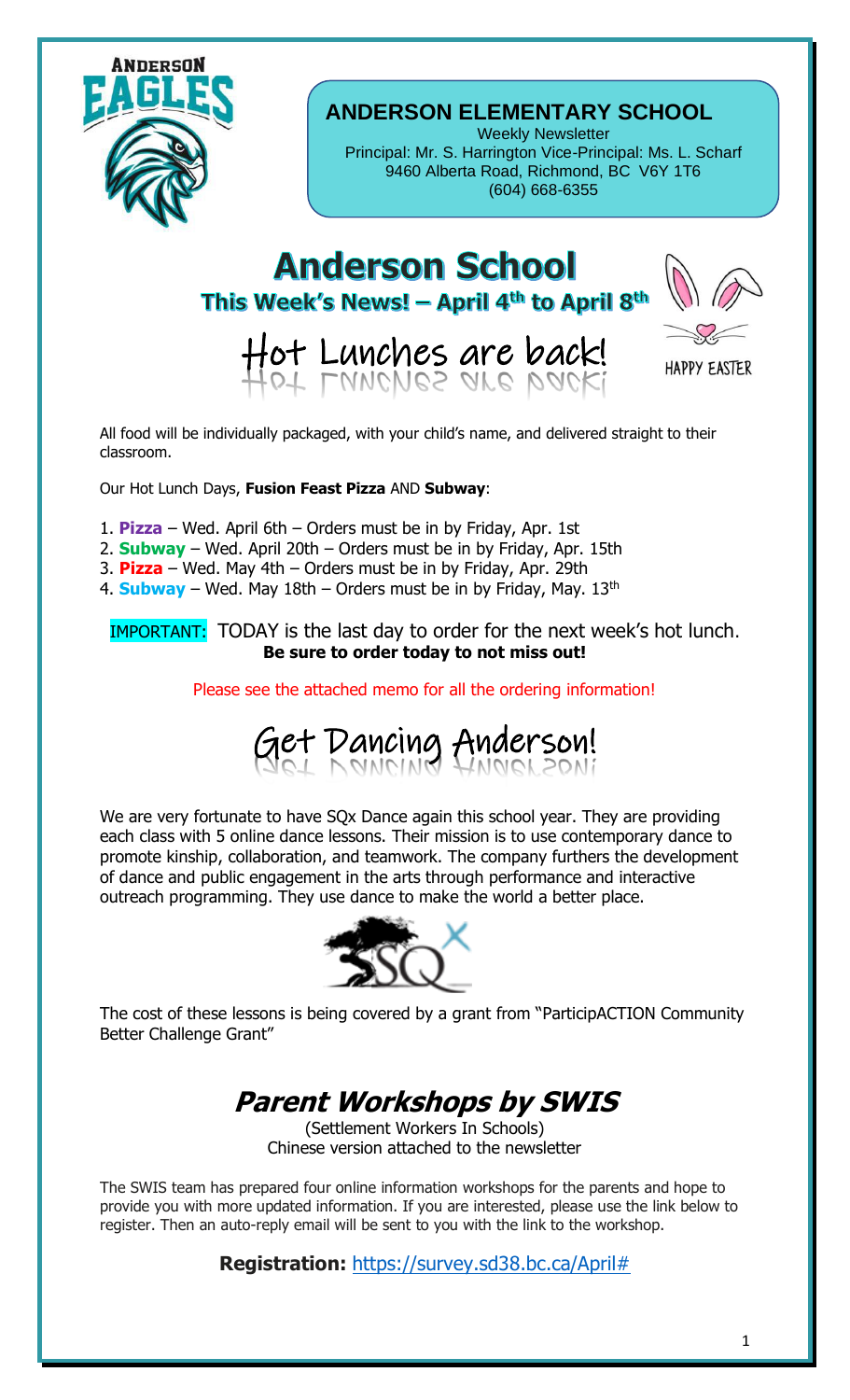#### **1. Summer School Programs**

| Time             | 1 pm, April 13, Wednesday                                                                     |
|------------------|-----------------------------------------------------------------------------------------------|
| Language         | English                                                                                       |
| Guest<br>Speaker | Mr. Michael Khoo (Director, Richmond Continuing Ed.)                                          |
| Content          | credit and non-credit courses, summer camps, the registration<br>process and any fee involved |

#### **2. Understanding the BC Graduation Curriculum and ELL Progression**

| Time             | 10 am, April 21, Thursday                                                                                             |
|------------------|-----------------------------------------------------------------------------------------------------------------------|
| Language         | English                                                                                                               |
| Guest<br>Speaker | Stephanie Zee, School Counsellor & Kelly Lui, ELL                                                                     |
|                  | Teacher @ Steveston-London Secondary                                                                                  |
|                  |                                                                                                                       |
| Content          | We will discuss the current requirements that students must<br>meet to be awarded the British Columbia Certificate of |
|                  | Graduation (Dogwood Diploma). The general overview of the                                                             |
|                  | ELL program will be introduced and tips for success will be                                                           |
|                  | shared.                                                                                                               |

#### **3. Oral Health for Young Kids**

| Time     | 10 am, April 27, Wed                                                     |
|----------|--------------------------------------------------------------------------|
| Language | English                                                                  |
| Guest    | Gordon Sien (Dental Hygiene Practitioner from VCH)                       |
| Speaker  |                                                                          |
| Content  | • Know the importance of brushing teeth<br>• Ways to prevent tooth decay |
|          | • Dental advices & financial resources                                   |

#### **4. Education Pathway to Accelerate your career**

# A Message from Big Sisters For Grade 4-7

My name is Juli Chow and I am a Go Girls! program coordinator from Big Sisters of BC Lower Mainland. I am reaching out to share that registration for our Go Girls! Spring Term is open and that we would love to have your students participate in our Arts Exploration program! Description, schedule, and registration links for the program can be found be below.

Arts Exploration gathers every week to connect, develop friendships, and participate in creative activities. This program is about exploring and expressing oneself through art, so any participant with an interest in being creative is welcome – you don't need to be an artist to join!

- [Mondays](https://forms.office.com/Pages/DesignPage.aspx?lang=en-US&origin=OfficeDotCom&route=Start#FormId=QlI8Ii-w_EOpc5WFCKu5EhYmhrbiPUJLh5HBRhLb49lUOFBIS0hIUjdHMkIwODFSNlc4TjBVTDEzRi4u) 4:00-5:15pm; Apr 25 May 30, 2022 (No session Mon May 23 due to Victoria Day) 5 sessions total
- [Wednesdays](https://forms.office.com/Pages/DesignPage.aspx#FormId=QlI8Ii-w_EOpc5WFCKu5EhYmhrbiPUJLh5HBRhLb49lURDBUS0dSSVhTRzFBRzhYSEoyU09MUDY3TS4u&Token=7efff9dd16e94effa54b8fe5d0228013) 4:00-5:15pm; Apr 27 May 25, 2022 5 sessions total

This program is **FREE** and **Online via Zoom**. Eligible participants must be Grades 4-7, selfidentify as girls, non-binary, or transgender youth, and be committed to attending all the sessions of the program. Space is limited so we encourage participants to sign up promptly!

If your students are not interested in art, we also have our Go Girls! Healthy Bodies Healthy Minds program which focuses on friendships, self-esteem, confidence, active living, and balanced eating. Our fully trained volunteer mentors lead games, discussions, and activities with a group of participants.

This program runs  $Tuesdays$  4:00-5:00pm; Apr 26 – Jun 14 2022 (8 sessions total)